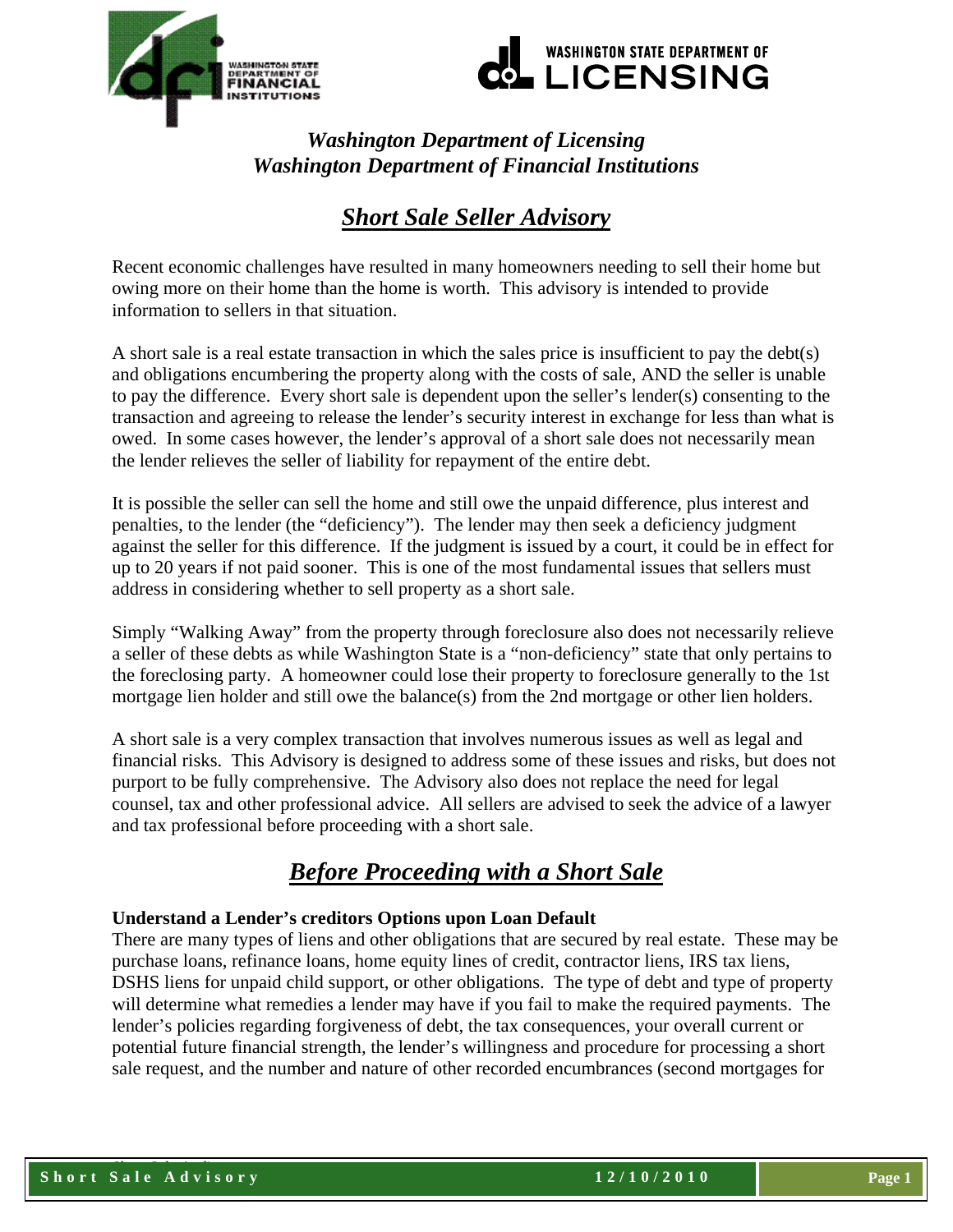example) on the property are some of the many factors a seller should consider in deciding whether to pursue a short sale.

# **Be Aware of Predatory "Rescue" Scams & Short Sale Fraud**

Homeowners worried about foreclosure may be susceptible to predatory "rescue" scams which may cost money with no results, result in the loss of the home entirely, or involve the seller in a fraudulent scheme. For more info, visit

[www.efanniemae.com/utility/legal/pdf/fraudnews/mortgagefraudnews0709.pdf.](http://www.efanniemae.com/utility/legal/pdf/fraudnews/mortgagefraudnews0709.pdf)

 **"**Red Flags" of fraudulent schemes include:

- Guarantees to stop the foreclosure
- A promise that you can buy the house back or stay in the house following transfer of title
- Upfront fees
- Instructions not to contact the lender
- Transfer of title or lease of the property
- Requests that the homeowner execute a power of attorney

Report suspected scams to the Department of Financial Institutions at: [www.dfi.wa.gov](http://www.dfi.wa.gov/) or 1-877-RINGDFI (746-4334).

#### **Contact a Free HUD-Approved Housing Counselor or Contact Your Lender Directly**

- Contact a HUD-approved housing counseling agency online at [http://portal.hud.gov/portal/page/portal/HUD/i\\_want\\_to/talk\\_to\\_a\\_housing\\_counselor](http://portal.hud.gov/portal/page/portal/HUD/i_want_to/talk_to_a_housing_counselor)
- or call (800) 569-4287 or TDD (800) 877-8339 for advice on your options. For additional HUD resources:

[http://portal.hud.gov/portal/page/portal/HUD/topics/avoiding\\_foreclosure](http://portal.hud.gov/portal/page/portal/HUD/topics/avoiding_foreclosure)

- Contact the Neighborhood Assistance Corporation of America at: <http://www.naca.com/refinance/refinanceTenStep.jsp>
- Try contacting the lender directly. To find the lender's contact information, check the loan billing statement, or coupon book. Ask for the lender's home retention department, loss mitigation department, (or other department that handles negotiation of loans in default); explain the situation and find out if the lender is willing to discuss options.

#### **Utilize Free Services Available to Washington Residents**

- Non profit counseling to try to avoid foreclosure: 1-877-894-HOME (4663). If legal advice is needed, callers will be referred to a pro bono attorney through the Washington State Bar Association.
- More help and resources are available at [www.WAHomeowners.com.](http://r20.rs6.net/tn.jsp?llr=f4yjshbab&et=1103777850992&s=6589&e=001fzzZuuLpQ3-eqZyePn25ZD4gvF_mMeIrSAzHS1Rob7a-en8wYkSH8a9zBmqujK5gmpztTSalNBwhF6pVDwGEMM0ld5PjXluQWU1-KLu844wkYu_0Arpx-Q==)

#### **Obtain Legal Advice**

An attorney can advise you about your options and legal liability. You may be able to receive free or reduced fee legal assistance from one of these sources:

- Northwest Justice Project,  $\frac{http://www.nwjustice.org, (206) 464-1519 or 1-888-201-1012;}{}$  $\frac{http://www.nwjustice.org, (206) 464-1519 or 1-888-201-1012;}{}$  $\frac{http://www.nwjustice.org, (206) 464-1519 or 1-888-201-1012;}{}$
- Your county's local Bar Association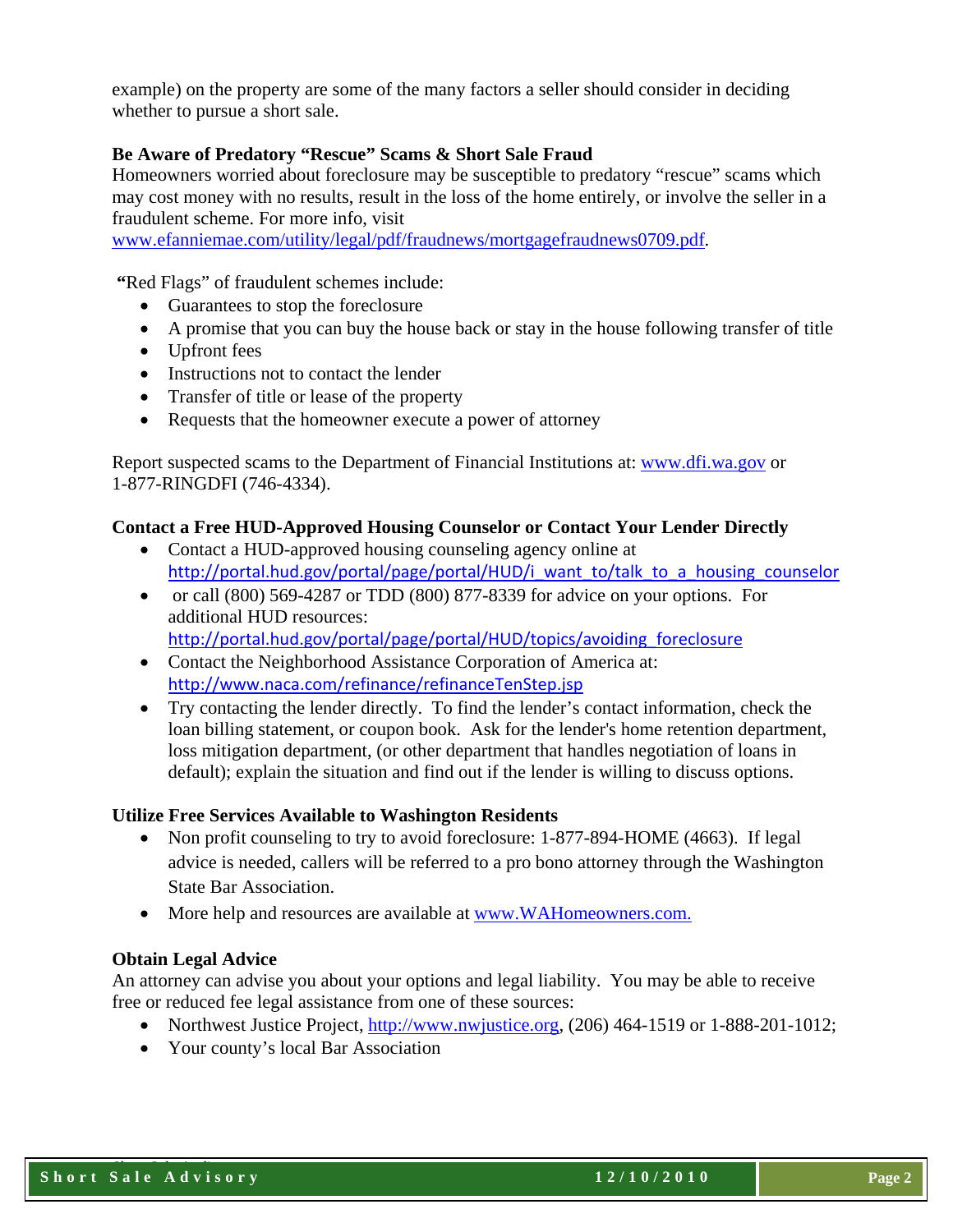## **Obtain Tax Advice**

• For Mortgage Forgiveness Debt Relief Act and Debt Cancellation tax information, go to [www.irs.gov/individuals/article/0,,id=179414,00.html](http://www.irs.gov/individuals/article/0,,id=179414,00.html)

## **Be Aware of the Consequences of Committing "Waste"**

Damaging the property or removing fixtures such as sinks, toilets, cabinets, air conditioners, and water heaters may result in liability to the lender for "waste." In other words, the lender may be able to sue you for damages if you have physically abused, damaged or destroyed any part of the property.

# *Short Sale Considerations*

# **FIRST, Understand that a Short Sale May not Discharge the Debt. You should know whether you will still owe your lender money (a deficiency) after the short sale. You should know this BEFORE you close the sale of your home.**

Even if a lender agrees to a short sale, the lender and any junior lien holders may not agree to forgive the debt entirely and may require you to pay the difference as a personal obligation. This outstanding personal obligation could result in a subsequent collection action against you. For example, a lender may accept the short sale purchase price to "release the lien" on the property but still require you to pay the full amount of the original debt. You must be certain of the terms of any short sale before making a decision. All agreements between you and the lender must be in writing. Consult an attorney regarding whether the lender is entitled to pursue collection of any deficiency. Obtain any debt forgiveness agreements with the lender in writing but be aware that the language used in these agreements can be extremely confusing and even misleading. Seek the advice of legal counsel before accepting the lender's terms.

#### **SECOND, Understand that a short sale may result in a higher tax debt**

A short sale in which the debt is forgiven is considered a relief of debt and may be treated as income for tax purposes. The Mortgage Forgiveness Debt Relief Act of 2007 created a limited exemption to allow homeowners to pay no taxes on debt forgiveness; however, only cancelled debt used to buy, build or improve a principal residence or refinance debt incurred for those purposes qualifies for this tax exemption. For more information on the tax consequences of debt relief, seek professional tax advice and go to [www.irs.gov](http://www.irs.gov/) and conduct a search regarding the Tax Relief Act.

If you decide to pursue a short sale, understand that the process will likely take several months or more to complete. Consider taking the following actions.

#### **Contact a Qualified Real Estate Professional**

Interview several real estate professionals and ask about their experience in short sales, the number of short sale transactions they have handled, their education and training in short sales and inquire about any past or pending lawsuits or disciplinary actions.

#### **Investigate Documentation and Eligibility**

Documentation and eligibility criteria for short sales vary depending on specific lender and investor guidelines. Generally, you must prove that you are financially incapable of paying the loan. The lender will consider this when determining the costs of accepting the short sale versus foreclosing. You will have to document your financial situation. If you have funds to pay the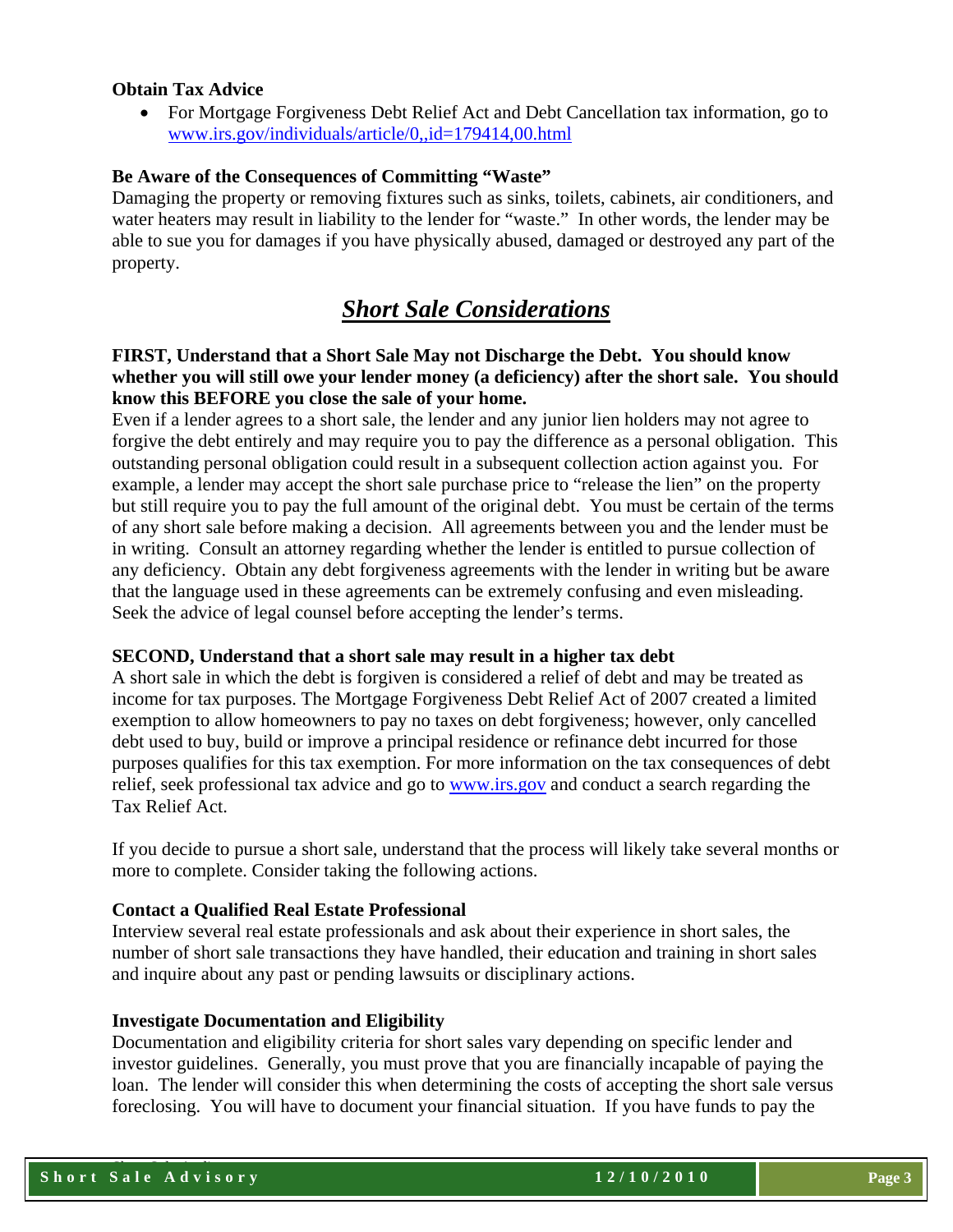deficiency, a lender will not necessarily allow a short sale. However, some lenders will not require you to dip into retirement accounts to fund the deficiency. These issues will have to be negotiated with your lender.

## **Determine the Amount Owed on the Property**

All debt and costs must be factored in before a lender can determine whether a short sale is more economical for them. The analysis will include the delinquent loan, all other recorded debt (past due homeowner's association fees, unpaid property taxes), and the costs of a sale (closing costs, brokerage commissions, and necessary repairs). If you have more than one loan on the property, a short sale will require the approval of all lenders.

### **Determine the Estimated Fair Market Value of the Property**

You must prove to the lender that the home is worth less than the unpaid loan balance plus closing costs. Consult a real estate professional or an appraiser for assistance in estimating the value of the property.

### **Consult Legal Counsel**

Legal counsel can help you determine whether a short sale is the best option and can advise you during the short sale process. A short sale is a complex transaction.

### **Be Aware of the Impact on Your Credit Score**

The impact of a short sale on your credit score depends upon a variety of factors, including late or missed payments. A short sale may appear on your credit report as "pre-foreclosure redemption," "paid in full for less than full balance" or other similar term. It is possible that a short sale will have a different impact on your credit than a foreclosure or deed in lieu of foreclosure (or any other outcome). But, beware that once you miss mortgage payments, your credit rating will be severely impacted. Some lenders will tell you that they will not consider you as a short sale candidate unless you are behind on payments. Do not intentionally withhold mortgage payments, solely for short sale consideration, without first consulting legal counsel.

#### **Understand There May Be a Waiting Period Before You Can Buy another Home**

Your ability to qualify for a loan to purchase another home after a short sale will likely be impacted because of the impact on your credit score. It may be some time before a lender will loan you the money to purchase another home.

#### **Home Affordable Foreclosure Alternative (HAFA) Program**

The HAFA program was designed to give homeowners alternatives to a foreclosure, which include incentives for completing a short sale. If your home sale can close as a HAFA transaction, you will emerge owing no deficiency. However, it can be very difficult to qualify as a HAFA transaction. For more information on the options available, visit the HAFA program website [www.makinghomeaffordable.gov/hafa.html](http://www.makinghomeaffordable.gov/hafa.html) 

To find the option for which you may be eligible. See [www.makinghomeaffordable.gov/eligibility.html](http://www.makinghomeaffordable.gov/eligibility.html) To find out if your mortgage servicer participates in the HAFA program go to [www.makinghomeaffordable.com/contact\\_servicer.html](http://www.makinghomeaffordable.com/contact_servicer.html) For More Information, Visit**:** The Washington Department of Financial Institutions website: [www.dfi.wa.gov](http://www.dfi.wa.gov/)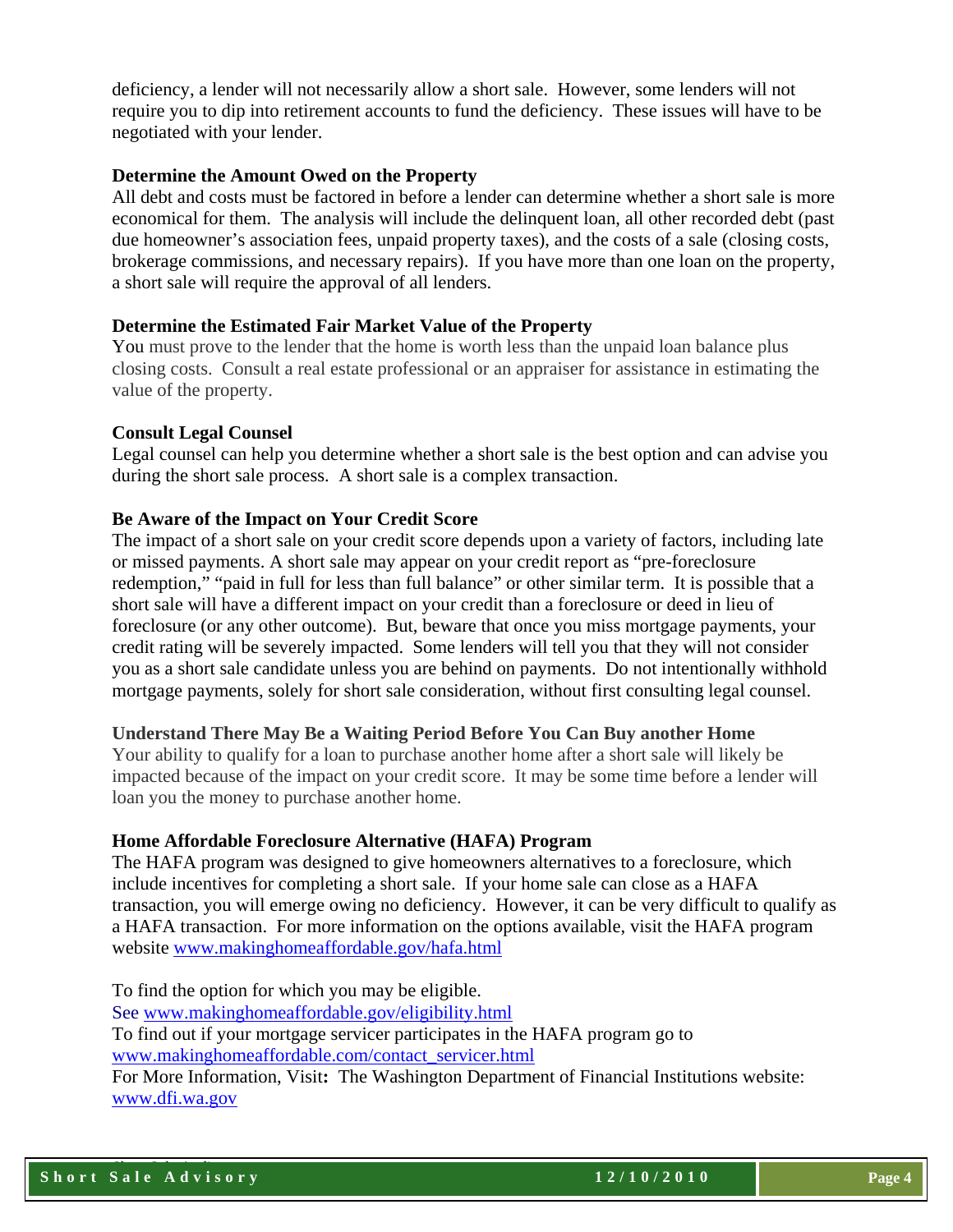# *Options other than Short Sale*

## **Consider All Options**

A short sale may not be your best course of action. Consider all your options before making a decision.

### **Loan Workout**

- Reinstatement: Paying the total amount owed by a specific date in exchange for the lender agreeing not to foreclose.
- Forbearance: An agreement to reduce or suspend payments for a short period of time.
- Repayment Plan: An agreement to resume making monthly payments with a portion of the past due payments each month until they are caught up.
- Claim Advance/Partial Claim: If the loan is insured, a homeowner may qualify for an interest-free loan from the mortgage guarantor to bring the account current.

### **Loan Modification**

The lender may agree to change the terms of the original loan to make the payments more affordable. For example, missed payments can be added to the existing loan balance, the interest rate may be modified or the loan term extended. Lenders may use government program modifications or may use their own criteria. Loan modifications may be temporary or permanent. Loan modification resources include:

- Making Homes Affordable: [www.makinghomeaffordable.gov](http://www.makinghomeaffordable.gov/)
- National Foreclosure Mitigation Counseling Program: <http://findaforeclosurecounselor.org/network/home.asp>
- Homeownership Preservation Foundation: www.995hope.org 1-888-995-HOPE™ Hotline

#### **Refinance**

If the lender will not agree to a loan workout or modification, the homeowner may be able to refinance the loan with another lender. The HOPE for Homeowners program will refinance mortgages for homeowners that can afford a new loan insured by HUD's Federal Housing Administration. Learn more at

[http://portal.hud.gov/portal/page/portal/HUD/press/press\\_releases\\_media\\_advisories/2010/HUD](http://portal.hud.gov/portal/page/portal/HUD/press/press_releases_media_advisories/2010/HUDNo.10-190) [No.10-190](http://portal.hud.gov/portal/page/portal/HUD/press/press_releases_media_advisories/2010/HUDNo.10-190)

# **Deed-in-Lieu of Foreclosure**

The lender may allow a homeowner to "give back" the property. This option may not be available if there are other liens recorded against the property. If a lender accepts title to property in Washington State through a deed in lieu of foreclosure, the owner's debt owing to that lender is likely forgiven but sellers should have their paperwork reviewed by legal counsel to insure that outcome.

#### **Work Out Sale**

The lender may allow a specific amount of time for the home to be sold and the loan to be paid off. The lender may also allow a buyer to assume the loan as a method to purchase the property even if the original loan was non-assumable.